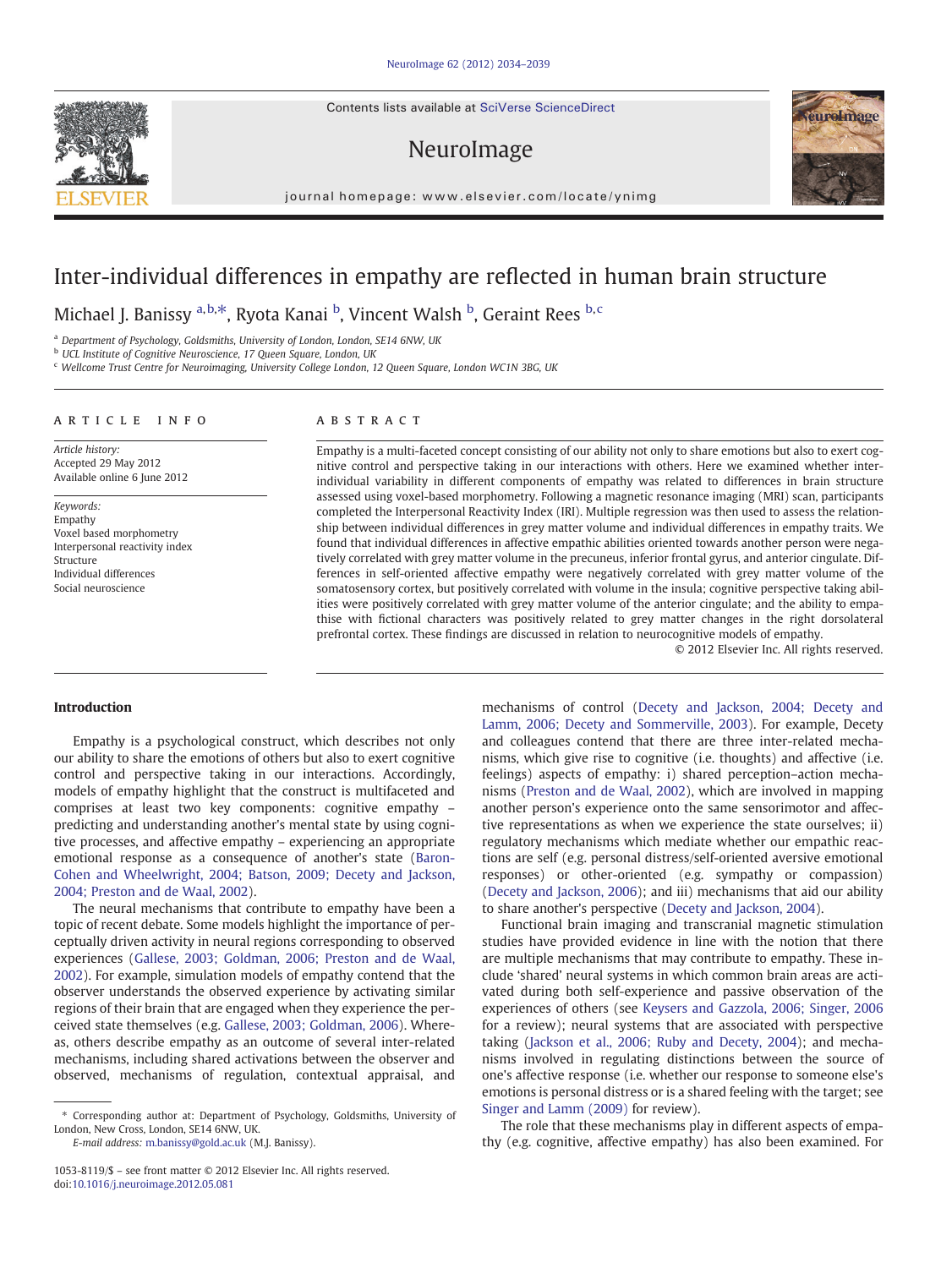<span id="page-1-0"></span>example, lesions to sensorimotor cortices result in impairments in affective but not in cognitive empathy, whereas lesions to ventromedial prefrontal cortex result in a disruption of cognitive but not of affective empathy [\(Shamay-Tsoory et al., 2009\)](#page-5-0). Furthermore, regions involved in affect sharing appear to be related more closely with self-oriented empathy, but can be distinguished from the neural systems that are associated with the cognitive capacity to adopt the mental states of another person [\(Dosch et al., 2010; Jackson et al., 2006\)](#page-4-0). For example, trait levels of personal distress (measuring self-oriented aversive reactions) have been shown to positively correlate with the level of neural activity in the anterior cingulate ([Cheetham et al., 2009;](#page-4-0) [Lawrence et al., 2006\)](#page-4-0), anterior insula [\(Cheetham et al., 2009\)](#page-4-0), and sensorimotor cortices [\(Yang et al., 2009](#page-5-0)) during empathy for pain. Similarly, [Jackson et al. \(2006\)](#page-4-0) report that self-oriented empathy towards the pain of another person (in which participants were asked to imagine observed pain/non-pain from their own perspective) leads to greater neural activity in the neural network involved in experiencing pain (e.g. secondary somatosensory cortex, anterior cingulate cortex, the insula), whereas other-oriented empathy (in which participants were asked to imagine observed pain/non-pain from another's' perspective) is associated with increases in neural activity within the inferior parietal cortex, posterior cingulate cortex, precuneus cortex, temporal–parietal junction (TPJ), and medial prefrontal cortex (also see [David et al., 2006; Ruby and Decety, 2001,](#page-4-0) [2003, 2004; Vogeley et al., 2001\)](#page-4-0).

In addition to personal distress, a number of other trait empathic disposition have been linked to neural activity in brain regions involved in perspective taking and sensorimotor resonance. For example, the levels of functional activation in the precuneus [\(Chakrabarti](#page-4-0) [et al., 2006](#page-4-0)), inferior parietal cortex [\(Chakrabarti et al., 2006](#page-4-0)), dorsolateral prefrontal cortex [\(Chakrabarti et al., 2006\)](#page-4-0), medial prefrontal cortex [\(Chakrabarti et al., 2006\)](#page-4-0), inferior frontal gyrus/premotor cortex [\(Chakrabarti et al., 2006; Dapretto et al., 2006; Gazzola et al.,](#page-4-0) [2006; Nishitani et al., 2004; Schulte-Rüther et al., 2007\)](#page-4-0), somatosensory cortex [\(Cheng et al., 2008; Gazzola et al., 2006; Yang et al.,](#page-4-0) [2009\)](#page-4-0), insula ([Chakrabarti et al., 2006; Jabbi et al., 2007; Lamm et](#page-4-0) [al., 2011; Singer et al., 2004](#page-4-0)), anterior cingulate cortex ([Decety,](#page-4-0) [2010; Singer and Lamm, 2009](#page-4-0)) and superior temporal regions [\(Chakrabarti et al., 2006; Schulte-Rüther et al., 2007\)](#page-4-0) have all been associated with trait empathy levels.

Although functional imaging studies have examined the relationship between brain activation and empathy, few studies have sought to investigate whether underlying brain structure is related to empathy in healthy adults. Moreover, the majority of work examining measures of brain structure that contribute to empathy has focused on structural properties related to empathic deficits in a variety of pathological conditions (e.g., schizophrenia — [Hooker et al., 2011;](#page-4-0) conduct disorder — [Sterzer et al., 2007](#page-5-0); frontotemporal lobar degeneration — [Rankin et al., 2006\)](#page-5-0). However, reverse inference from patients to healthy individuals carries a number of difficulties ([Robertson and](#page-5-0) [Murre, 1999](#page-5-0)), and thus the extent to which these structural differences are evident in the healthy adult brain remains an open question. To address this, here we sought to establish whether there was a relationship between trait empathy (measured using the Interpersonal Reactivity Index; [Davis, 1980](#page-4-0)) and grey matter density using voxel-based morphometry (VBM) in healthy adults.

Based on previous studies highlighting the involvement of several brain regions in different facets of empathy, we expected to observe a relationship between brain structure and regions that are associated with mechanisms that support cognitive (i.e. thoughts) and affective (i.e. feelings) aspects of empathy in activation studies. For example, we expected to observe a relationship between the precuneus and perspective taking abilities ([Farrer and Frith, 2002; Ochsner et al.,](#page-4-0) [2004;](#page-4-0) [Mar, 2011; Ruby and Decety, 2001; Vogeley et al., 2004\)](#page-4-0), and between areas commonly involved in affect sharing and selforiented empathic responses (e.g. anterior cingulate, anterior insula, inferior frontal gyrus, somatosensory cortex; [Chakrabarti et al.,](#page-4-0) [2006; Cheetham et al., 2009; Dapretto et al., 2006; Gazzola et al.,](#page-4-0) [2006; Lawrence et al., 2006; Nishitani et al., 2004; Schulte-Rüther et](#page-4-0) [al., 2007; Shamay-Tsoory et al., 2009; Yang et al., 2009\)](#page-4-0).

### Methods

### Participants

One hundred and eighteen healthy participants (age mean  $22.9+$ 4.2 (s.d.) years old; 66 females) gave written informed consent to take part in the experiment that was approved by the local ethics committee.

### Materials and procedure

All participants completed the Interpersonal Reactivity Index (IRI; [Davis, 1980\)](#page-4-0); a widely used multi-dimensional measure of trait empathy, based on self-report. It consists of four subscales: Perspective taking; Personal Distress; Empathic Concern; and Fantasy ([Davis,](#page-4-0) [1980; Davis et al., 1994\)](#page-4-0). Empathic Concern and Personal Distress measure affective reactions but differ in their targets. Personal Distress is self-oriented and associated to aversive emotional responses in the observer (e.g. feelings of fear or discomfort at witnessing negative experiences of others). Empathic Concern is other-oriented and related to feelings of compassion and sympathy for the observed individual. Perspective Taking examines the tendency to think from another perspective (i.e. cognitive responses). Fantasy examines participants' abilities to transpose themselves into fictional situations (e.g. books, movies, daydreams).

Each subscale contained seven items. They were measured on a five point Likert scale ranging from 0 ("Does not describe me well") to 4 ("Describes me very well"). For each subscale, a minimum score of 0 or maximum score of 28 was possible.

### MRI acquisition and analyses

High-resolution anatomical images were acquired using a T1 weighted 3-D Modified Driven Equilibrium Fourier Transform (MDEFT) sequence for each participant on a Siemens 1.5 T Sonata scanner (TR = 12.24, TE = 3.56, flip angle =  $23^{\circ}$ , field of view =  $256 \times 256$ , 176 slices, resolution =  $1 \times 1 \times 1$  mm).

The images were first segmented into grey matter and white matter using segmentation tools in Statistical Parametric Mapping software (SPM8) (http://www.fi[l.ion.ucl.ac.uk/spm](http://www.fil.ion.ucl.ac.uk/spm)) running on MATLAB (MathWorks, Natick, MA). Coregistration of grey matter images across participants was achieved using the DARTEL (Diffeomorphic Anatomical Registration Through Exponentiated Lie Algebra) algorithm [\(Ashburner, 2007](#page-4-0)). The resulting template image was transformed to MNI stereotactic space using affine and non-linear spatial normalisation with intensity modulation by the Jacobian determinant of the deformation flow field computed for each image. Then the images were smoothed with a Gaussian kernel (full-width at half-maximum, FWHM  $=12$  mm).

The pre-processed images were entered into a multiple regression model in SPM8 to identify cortical regions that showed a correlation with the subscales of the IRI (with all subscales included in the same design matrix). We included age, gender and total grey matter volume as covariates of no interest in the design matrix to regress out any effects attributable to them. The inclusion of gender as a covariate of no interest was of particular importance, as sex differences have been reported for all subscales of the IRI [\(Davis, 1980\)](#page-4-0). In line with previous studies (e.g. [Rankin et al., 2006\)](#page-5-0), our decision to focus our analysis on IRI subscales rather than total IRI score, was because some components of the IRI have been shown to negatively correlate with social competence (e.g. Personal Distress scale; [Davis, 1983](#page-4-0)).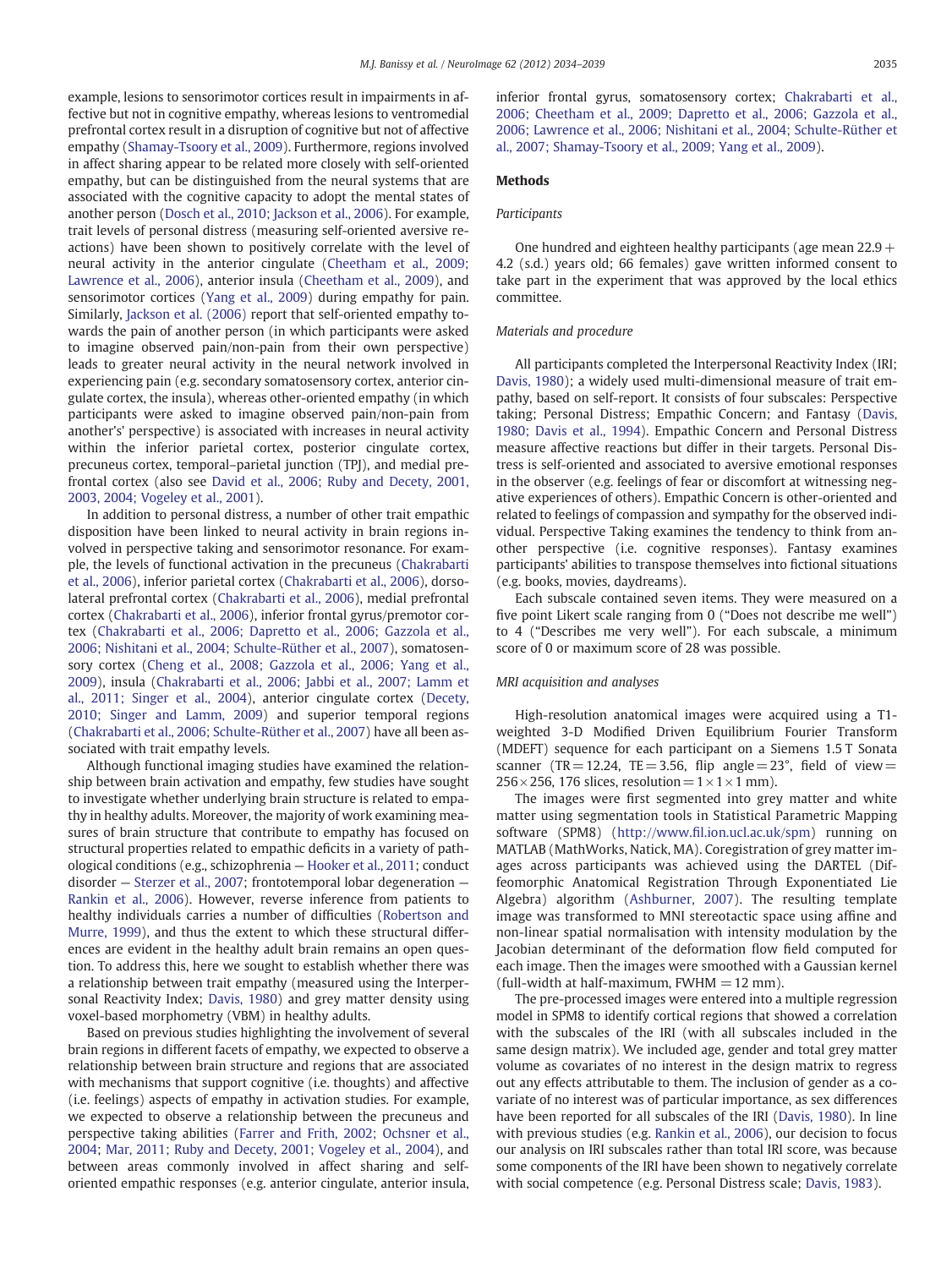## Table 1

Scores on each IRI subscale for all subjects, males and females (mean $\pm$  standard deviation).

| IRI subscale       | All participants | Male participants | Female participants |
|--------------------|------------------|-------------------|---------------------|
| Fantasy            | $16.47 + 4.12$   | $15.86 + 3.80$    | $16.98 + 4.31$      |
| Perspective taking | $18.45 + 3.95$   | $18.29 + 3.83$    | $18.59 + 4.06$      |
| Personal distress  | $11.83 + 4.66$   | $10.43 + 5.07$    | $12.94 + 4$         |
| Empathic concern   | $20.09 + 4.68$   | $18.76 + 4.41$    | $21.05 + 4.69$      |

We conducted region of interest analyses using previous functional brain imaging studies of empathy to constrain our anatomical hypotheses. In particular, we focused our analysis on the anterior cingulate (MNI coordinates:  $\pm x = 3$ ,  $y = 24$ ,  $z = 33$ ; [Singer et al.,](#page-5-0) [2004\)](#page-5-0), inferior frontal gyrus ( $x= 60$ ,  $y= 14$ ,  $z= 24$ ; [Lamm et al.,](#page-4-0) [2011\)](#page-4-0), precuneus ( $\pm x= 10$ , y = -50, z = 36; [Mar, 2011\)](#page-4-0), anterior insula ( $\pm x$  = 39, y = 9, z = −21; [Singer et al., 2004](#page-5-0)), somatosensory cortex ( $\pm x = 48$ , y =  $-16$ , z = 54; [Hooker et al., 2008\)](#page-4-0), and dorsolateral prefrontal cortex ( $\pm x$  = 42, y = 39, z = 24; [Lamm et al., 2011](#page-4-0)). These regions were selected based on previous functional brain imaging studies demonstrating their involvement in affective and cognitive empathy tasks, and meta-analyses of brain regions involved in affect sharing and metalizing. In situations where regions of interest were reported in more than one study we choose the coordinate from the study with a higher number of citations. Statistical significance was assessed using small volume correction ([Worsley et al.,](#page-5-0) [1996\)](#page-5-0) at a threshold of  $P<0.05$  (corrected) for those clusters that also passed a whole-brain uncorrected threshold of  $P<0.001$  within a sphere (10 mm radius) centred at each of the coordinates identified by our prior hypotheses. Outside these pre-defined regions, we used a statistical threshold of  $P<0.05$  corrected for the whole-brain volume at a cluster level using non-stationary correction [\(Hayasaka et al.,](#page-4-0) [2004\)](#page-4-0).

### Results

### IRI scores

Scores on each subscale of the IRI were consistent with previously published norms for this measure [\(Davis, 1980](#page-4-0); Table 1). Previous findings have also reported sex differences on each subscale of the IRI ([Davis, 1980\)](#page-4-0), with females displaying higher scores than males in each case. We observed a similar pattern of results (Table 1), with females scoring higher on the Empathic Concern scale  $[t(116)$  = 2.55, P = .012] and the Personal Distress scale  $[t(95.23) = 2.93,$  $P = .004$ . There was also a trend for females to score higher than males on the Fantasy scale,  $t(116) = 1.55$ , P = .123. We were unable to replicate differences between male and female scores on the Perspective Taking subscale,  $t(116) = .438$ , P = .662, however it is of note that this represents the smallest identified sex difference on all four subscales of the IRI ([Davis, 1980\)](#page-4-0).

In addition, scores on the Fantasy scale were positively correlated with scores on the Perspective Taking ( $R = 0.307$ ,  $P = 0.001$ ) and Empathic Concern  $(R = .224, P = .015)$  scales. Scores on Perspective Taking were also positively correlated with scores on Empathic Concern  $(R=.464, P=<.001)$ . No other correlations were found across the subscales.

### Region of interest structural analysis

Each region-of-interest was defined according to our prior hypotheses (see [Methods\)](#page-1-0) and statistical correction undertaken for the small volume examined. This analysis revealed that inter-individual variability on the Fantasy scale showed a significant positive correlation with brain volume in the right dorsolateral prefrontal cortex  $(R = 0.29, T(110) = 3.15, P_{FWE\_corr} = 0.012; peak MNI coordinate$ within the s.v.c. sphere  $x = 40$ ,  $y = 47$ ,  $z = 30$ ). No other regions of interest showed a significant correlation with the scale of Fantasy  $(P> 0.05$ , corrected: Table 2).

Inter-individual variability in participants' Empathic Concern negatively correlated with grey matter volume in the left precuneus ( $R=$  $-0.27$ , T(110) = 2.89,  $P_{FWE\_corr}$  = 0.023; peak MNI coordinate within the s.v.c. sphere  $x = -8$ ,  $y = -49$ ,  $z = 45$ ); and in the left anterior cingulate ( $R = -0.25$ , T(110) = 2.69, P<sub>FWE\_corr</sub> = 0.037; peak MNI coordinate within the s.v.c. sphere  $x = -4$ ,  $y = 27$ ,  $z = 28$ ). We also found a significant negative relationship with Empathic Concern at our ROI on the anterior insula. The peak coordinate was found within the inferior frontal gyrus (R = −0.35, T(110) = 3.98,  $P_{\text{FWE corr}}$  = 0.001; peak MNI coordinate within the s.v.c. sphere  $x = -48$ ,  $y = 6$ ,  $z = 18$ ), but this is consistent with the cluster from the original study used to define the ROI extending to this region. No other regions of interest showed a significant correlation with the scale of Empathic Concern  $(P> 0.05$ , corrected; Table 2).

Inter-individual variability in Perspective Taking showed a significant positive correlation with grey matter volume of the left anterior cingulate (R = 0.25, T(110) = 2.69,  $P_{FWE\_corr}$  = 0.037; the coordinate of the peak  $x = -6$  y=33, z=31). No other regions of interest including precuneus, which showed a significant correlation with empathic concern, showed a significant correlation with the Perspective Taking scale ( $P > 0.05$ , corrected; Table 2).

As for Personal Distress, we found a significant positive correlation with grey matter volume of the left anterior insula ( $R=0.27$ ,  $T(110)=$ 2.92, P<sub>FWE\_corr</sub> = 0.022; the coordinate of the peak  $x=-32$ ,  $y=9$ ,  $z=$ −18). We also found a negative correlation with the grey matter volume of the somatosensory cortex (R = −0.32, T(110) = 3.57,  $P_{\text{FWE\_corr}}$  = 0.004; the coordinate of the peak  $x=-45$ ,  $y=-19$ ,  $z=61$ ). No other regions of interest showed a significant correlation with the Personal Distress scale (P > 0.05, corrected; Table 2).

### Whole brain analysis

At a threshold of  $P < .05$  corrected for the whole-brain volume at a cluster level using non-stationary correction, we found a significant

### Table 2

Region of interest structural analysis ( $P = < 05$  corrected using small volume correction) examining cortical regions related to scores on each IRI subscale with all subscales included in the same design matrix. For each region, from left to right, we describe: the anatomical description of the region of interest; the IRI subscales that correlated with it; the R value; the MNI coordinates of the peak coordinate with the s.v.c sphere; and the corrected P value.

| Anatomical location                  | IRI subscale       |         |       | MNI coordinates |       |       |
|--------------------------------------|--------------------|---------|-------|-----------------|-------|-------|
|                                      |                    | value   | X     |                 |       | value |
| Left precuneus                       | Empathic concern   | $-0.27$ | $-8$  | $-49$           | 45    | 0.023 |
| Left anterior cingulate              | Empathic concern   | $-0.25$ | $-4$  | 27              | 28    | 0.037 |
|                                      | Perspective taking | 0.23    | $-6$  | 33              | 31    | 0.037 |
| Left somatosensory cortex            | Personal distress  | $-0.32$ | $-45$ | $-19$           | 61    | 0.004 |
| Left insula                          | Personal distress  | 0.27    | $-32$ |                 | $-18$ | 0.022 |
|                                      | Empathic concern   | $-0.35$ | $-48$ | b               | 18    | 0.001 |
| Right dorsolateral prefrontal cortex | Fantasy            | 0.29    | 40    | 47              | 30    | 0.012 |
|                                      |                    |         |       |                 |       |       |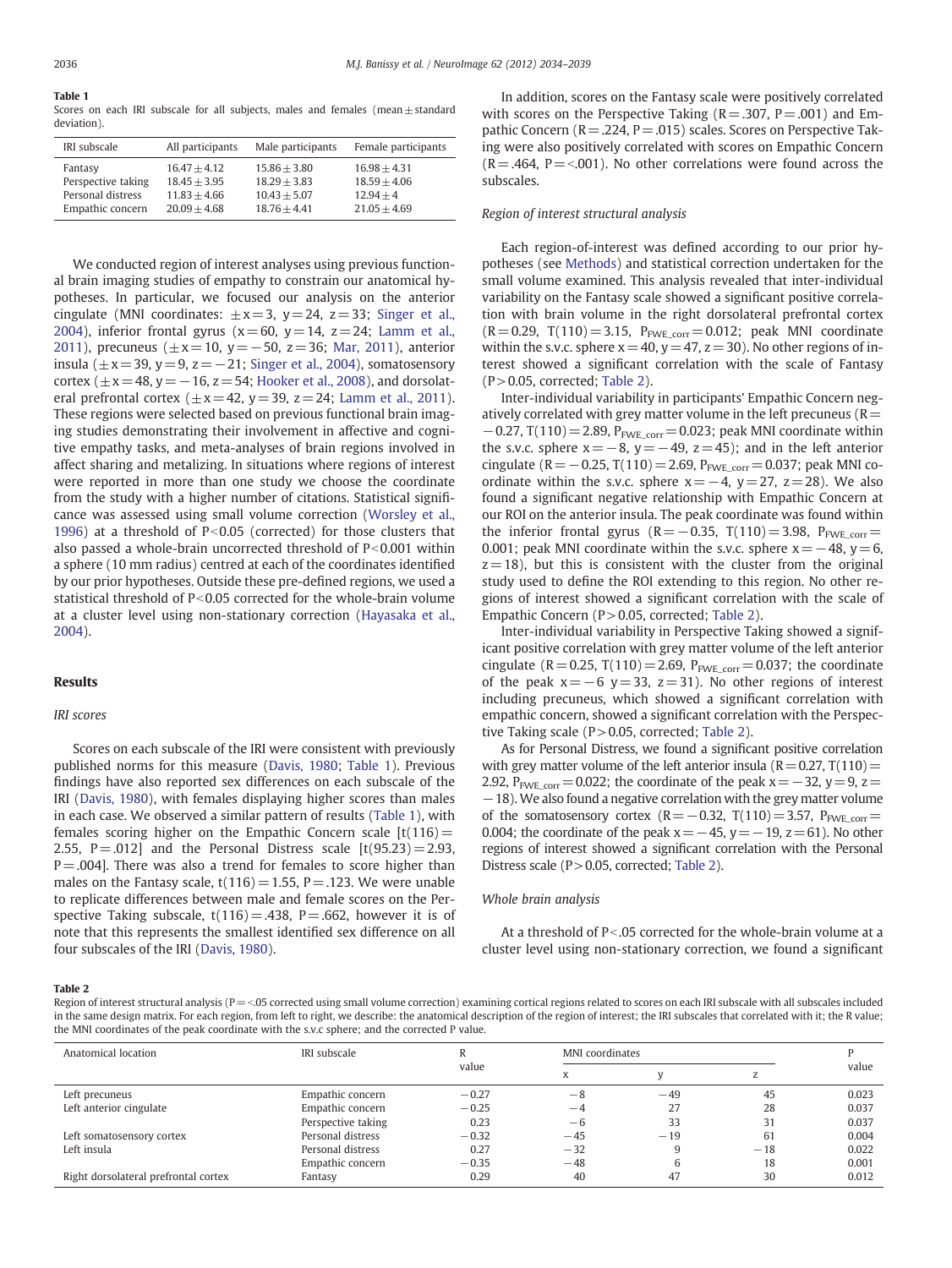negative relationship between scores on the Empathic Concern subscale and grey matter volume in the left inferior frontal gyrus ( $R=$  $-0.36$ , T = 4.06, P = <0.05, corrected for multiple comparisons across the whole brain volume; the coordinate of the peak  $x = -51$ ,  $y = 8$ ,  $z= 18$ ). We did not observe any other regions at this corrected threshold.

### Discussion

This study examined whether individual differences in trait empathy dimensions were related to morphological differences in human brain structure. Our results suggest that inter-individual variability in different aspects of empathy was linked with distinct morphological changes in separate brain regions. Affective empathic abilities that are oriented towards another person (i.e. Empathic Concern subscale) were linked with reduced grey matter volume within the left precuneus, left inferior frontal gyrus, and left anterior cingulate; a tendency towards self-oriented affective empathy was linked with reduced grey matter volume in the left somatosensory cortex, but increased volume in the left insula; cognitive perspective taking abilities were linked to increased grey matter volume in the left anterior cingulate; and the ability to empathise with/place oneself into fictional situations (Fantasy subscale) was associated with increased grey matter volume in the right dorsolateral prefrontal cortex.

To our knowledge, our study is the first to examine the relationship between regional grey matter volume and different facets of empathy in healthy adults. Our findings show that the grey matter structure in brain regions implicated in previous studies of functional commonalities in empathy can also account for inter-individual variability in empathic traits. For example, the involvement of the precuneus cortex, insula, anterior cingulate and dorsolateral prefrontal cortex is consistent with recent meta-analyses highlighting these regions as components of core networks involved in affect sharing ([Lamm et al., 2011](#page-4-0)) and perspective taking ([Mar, 2011](#page-4-0)). The relationship between changes in brain structure of the inferior frontal gyrus and empathic abilities is consistent with findings showing a relationship between trait empathy and functional levels of neural activity in this brain region ([Chakrabarti et al., 2006; Gazzola et al., 2006; Hooker et al.,](#page-4-0) [2008, 2010; Jabbi et al., 2007](#page-4-0)), and neuropsychological patient data showing that lesions to the inferior frontal gyrus result in impairments in affective empathy [\(Rankin et al., 2006; Shamay-Tsoory et al., 2009](#page-5-0)). Finally, the association with changes in the somatosensory cortex and levels of personal distress is in line with growing evidence pointing to a role for somatosensation in social perception [\(Banissy et al., 2010,](#page-4-0) [2011; Hooker et al., 2008, 2010; Keysers et al., 2010; Pitcher et al.,](#page-4-0) [2008\)](#page-4-0).

The relationship between structural variations in each brain region and specific empathy traits is also interesting. For example, our finding that decreased brain volume in the inferior frontal gyrus was associated with increased scores on the Empathic Concern subscale of the IRI is consistent with previous work examining the neural correlates of dispositional measures of empathy. The Empathic Concern subscale of the IRI is other-oriented and related to affective empathy. In healthy adults, functional neural activity in the inferior frontal gyrus has been linked to trait levels of empathic concern in a number of studies (e.g. [Schulte-Rüther et al., 2007\)](#page-5-0). Previous findings have also indicated, that lesions to the inferior frontal gyrus result in impairments in affective but not in cognitive empathy ([Shamay-](#page-5-0)[Tsoory et al., 2009\)](#page-5-0) and damage to the inferior frontal gyrus has been linked to scores on the empathic concern subscale of the IRI [\(Rankin et al., 2006\)](#page-5-0). Our evidence that reduced brain volume in the inferior frontal gyrus was related to increased levels of empathic concern is therefore consistent with this data. The specific direction of the relationship also implies that in healthy adults "less is more". While this may first seem paradoxical to the typical "more is better" notion, such a relationship is not uncommon (e.g. see [Jung et al.,](#page-4-0)

[2010; Kanai et al., 2011\)](#page-4-0) and may reflect differences in maturation during adolescence and cortical thinning. Moreover, it has been postulated that cortical thinning during maturation reflects changes in functional activation during skill acquisition, with plasticity decreasing as efficiency increases [\(Durston and Casey, 2006; Durston et al.,](#page-4-0) [2006\)](#page-4-0). In this context, less grey matter volume in the inferior frontal gyrus showing a relationship with increased empathic concern scores would seem consistent with the patient data and functional imaging studies described above.

The trade off between increased local grey matter volume in the anterior cingulate being related to increased scores of the Perspective Taking subscale of the IRI, but decreased grey matter volume in the anterior cingulate being associated with increased scores on the Empathic Concern subscale of the IRI is also intriguing. A recent metaanalysis of empathy for pain highlights the anterior cingulate as part of a core network in this process ([Lamm et al., 2011](#page-4-0)). In relation to trait levels of empathy, previous functional brain imaging studies have associated levels of neural activity in the anterior cingulate with trait levels of perspective taking (measured on IRI) ([Montag et](#page-4-0) [al., 2008](#page-4-0)) and personal distress (measured on IRI) [\(Cheetham et al.,](#page-4-0) [2009; Lawrence et al., 2006](#page-4-0)). Our data relating brain volume in the anterior cingulate to perspective taking abilities is therefore consistent with some of the studies of functional correlates of empathy. They extend them by indicating that the anterior cingulate may also be important in other empathic capacities including more affective empathic dispositions that are other-oriented. Precisely why less grey matter volume in the anterior cingulate may facilitate affective empathy (i.e. empathic concern), but more grey matter volume in the same brain region may facilitate cognitive perspective taking is difficult to disentangle. This is because the links between macroscopic volumetric measures such as regional grey matter volume and functional differences are barely understood. The idea of cortical thinning and maturation, postulated above (in the case of empathic concern), is one of many possible explanations. To reach a full understanding of this issue, it will be important to investigate how differences in microstructure measures (e.g., the number of neurons, the degree of myelination, the degree of dendritic arborization and so on) are associated with functional differences and how they contribute to differences in the aggregate measure of grey matter volume across tasks.

We found a negative relationship between scores on the Personal Distress subscale of the IRI and structural brain changes in the somatosensory cortex. Recent findings have implicated a prominent role for the somatosensory system in social perception, with studies indicating that somatosensory-related cortices play a key in role in using social cues to understand mental and emotional states of others (e.g. [Banissy et al., 2010, 2011; Hooker et al., 2008, 2010; Keysers et](#page-4-0) [al., 2010; Pitcher et al., 2008\)](#page-4-0). Previous findings have shown that scores on the Personal Distress subscale of the IRI are negatively correlated with social competence and social perception abilities ([Davis,](#page-4-0) [1983\)](#page-4-0). In this regard, a negative relationship between scores on the Personal Distress subscale and brain volume in the somatosensory system may indicate that less grey matter volume in the somatosensory system is related to poorer social perception abilities and is therefore consistent with prior studies that highlight the role of somatosensation in our ability to use social cues to infer emotions and mental states. In contrast, the positive relationship between brain volume in the anterior insula and personal distress implies that more brain volume in the anterior insula is negative for social perception abilities.

Our findings are also interesting in a broader context of the neurobiology of individual differences. A number of recent functional neuroimaging studies have begun to go beyond considering functional activation that is common to all subjects, to examine predictive links between brain activity and individual trait-behaviours (see [Hariri, 2009;](#page-4-0) [Kanai and Rees, 2011](#page-4-0) for review). This has led to a variety of developments in our understanding of how trait-like behaviours modulate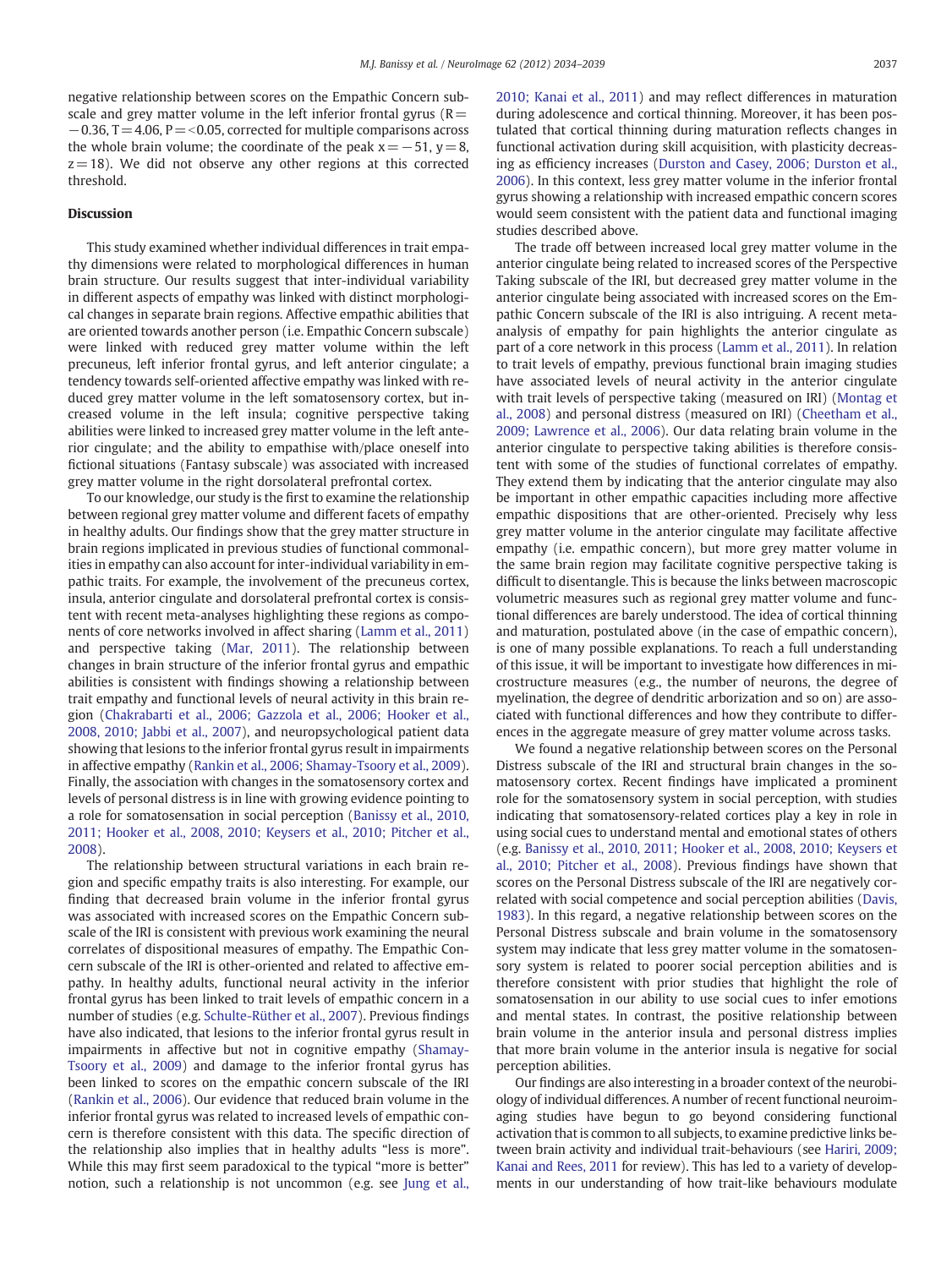<span id="page-4-0"></span>variability in brain function (e.g. trait anxiety modulates amygdala reactivity to affective stimuli — Dickie and Armony, 2008; ventral striatum responsiveness is associated with individual differences in impulsivity — Hariri et al., 2006) and to the suggestion that differential patterns of brain activity may act as markers for individual differences in personality and liability for disease (Hariri, 2009). While a limited number of studies have examined the influence of trait empathy on functional brain activity, none have considered the relationship between structural variation and inter-individual differences in trait empathy in healthy adults. Our findings therefore provide novel predictive links between trait-empathy and region-specific structural variation. They indicate that brain regions previously identified in studies of functional commonalities in the neuroscience of empathy are susceptible to individual variation in brain structure and that this contributes to inter-individual differences in specific components of trait-empathy. An important next step will be to determine the mechanisms driving this variability and to consider the extent to which individual variation in these components may provide predictive markers for vulnerability towards social perception deficits. In this context, it is also important to consider the extent to which inter-individual differences in empathy are a consequence of, or contribute to, the structural differences that we observe. Moreover, while levels of trait empathy are enduring and show continuity across time and situations from early childhood [\(Volbrecht et al., 2007;](#page-5-0) [Zahn-Waxler et al., 1992, 2001](#page-5-0)), the relative contributions of environmental and biological factors in the development of empathic abilities have been a topic of much interest (e.g. Knafo et al., 2008; Volbrecht et al., 2007; Zahn-Waxler et al., 2001). Our findings add a new dimension to this by implicating specific intra-individual differences in brain structure that may determine empathic cognition or vice versa.

Taken together, we examined how individual variability in different components of empathy related to volumetric differences in brain structure. Our findings demonstrate that different aspects of empathy are linked with distinct morphological changes in separate brain regions and suggest that multiple mechanisms are associated with increases in specific empathic skills. This implies that empathy is multi-faceted and that structural variation in brain regions that support affect sharing and cognitive perspective taking acts to facilitate self and other related empathic processes in different ways.

### Acknowledgments

This work was supported by a British Academy Postdoctoral Fellowship (M.J.B.), the ESRC (M.J.B.), the Human Frontier Science Program (RK), the Japan Society for the Promotion of Science (R.K.) and the Wellcome Trust (G.R.)

### References

- Ashburner, J., 2007. A fast diffeomorphic image registration algorithm. NeuroImage 38, 95–113.
- Banissy, M.J., Sauter, D.A., Ward, J., Warren, J.E., Walsh, V., Scott, S.K., 2010. Suppressing sensorimotor activity modulates the discrimination of auditory emotions but not speaker identity. J. Neurosci. 30, 13552–13557.
- Banissy, M.J., Garrido, L., Kusnir, F., Duchaine, B., Walsh, V., Ward, J., 2011. Superior facial expression, but not identity recognition, in mirror-touch synesthesia. J. Neurosci. 31, 1820–1824.
- Baron-Cohen, S., Wheelwright, S., 2004. The empathy quotient: an investigation of adults with Asperger syndrome or high functioning autism and normal sex differences. J. Autism Dev. Disord. 34, 163–175.
- Batson, C.D., 2009. These things called empathy: eight related but distinct phenomena. In: Decety, J., Ickes, W.J. (Eds.), The Social Neuroscience of Empathy. MIT Press, Cambridge, MA.
- Chakrabarti, B., Bullmore, E., Baron-Cohen, S., 2006. Empathizing with basic emotions: common and discrete neural substrates. Soc. Neurosci. 1, 364–384.
- Cheetham, M., Pedroni, A.F., Antley, A., Slater, M., Jäncke, L., 2009. Virtual milgram: empathic concern or personal distress? Evidence from functional MRI and dispositional measures. Front. Hum. Neurosci. 3, 1–13.
- Cheng, Y., Yang, C.Y., Lin, C.P., Lee, P.L., Decety, J., 2008. The perception of pain in others suppresses somatosensory oscillations: a magnetoencephalography study. NeuroImage 40, 1833–1840.
- Dapretto, M., Davies, M.S., Pfeifer, J.H., Scott, A.A., Sigman, M., Bookheimer, S.Y., et al., 2006. Understanding emotions in others: mirror neuron dysfunction in children with autism spectrum disorders. Nat. Neurosci. 9, 28–30.
- David, N., Bewernick, B.H., Cohen, M.X., Newen, A., Lux, S., Fink, G.R., et al., 2006. Neural representation of self versus other: visual spatial perspective taking and agency in a virtual ball tossing game. J. Cogn. Neurosci. 18, 898–910.
- Davis, M.H., 1980. A multi-dimensional approach to individual differences in empathy. JCAS Cat. Sel. Doc. Psychol. 75, 989–1015.
- Davis, M.H., 1983. Measuring individual differences in empathy: a multidimensional approach. J. Pers. Soc. Psychol. 44, 113–126.
- Davis, M.H., Luce, C., Kraus, S.J., 1994. The heritability of characteristics associated with dispositional empathy. J. Pers. 62 (3), 369–391.
- Decety, J., 2010. The neurodevelopment of empathy in humans. Dev. Neurosci. 32 (4), 257–267.
- Decety, J., Jackson, P.J., 2004. The functional architecture of human empathy. Behav. Cogn. Neurosci. Rev. 3, 71–100.
- Decety, J., Jackson, P.L., 2006. A social-neuroscience perspective on empathy. Curr. Dir. Psychol. Sci. 15 (2), 54–58.
- Decety, J., Lamm, C., 2006. Human empathy through the lens of social neuroscience. Sci. World J. 6, 1145-1163.
- Decety, J., Sommerville, J.A., 2003. Shared representations between self and other: a social cognitive neuroscience view. Trends Cogn. Sci. 17, 527–533.
- Dickie, E.W., Armony, J.L., 2008. Amygdala responses to unattended fearful faces: interaction between sex and trait anxiety. Psychiatry Res. 162, 51–57.
- Dosch, M., Loenneker, T., Bucher, K., Martin, E., Klaver, P., 2010. Learning to appreciate others: neural development of cognitive perspective taking. NeuroImage 50, 837–846.
- Durston, S., Casey, B.J., 2006. What have we learned about cognitive development from neuroimaging. Neuropsychologia 44, 2149–2157.
- Durston, S., Davidson, M.C., Tottenham, N., Galvan, A., Spicer, J., Fossella, J.A., et al., 2006. A shift from diffuse to focal cortical activity with development. Dev. Sci. 9, 1–8.
- Farrer, C., Frith, C.D., 2002. Experiencing oneself vs. another person as being the cause of an action: the neural correlates of the experience of agency. NeuroImage 15, 596–603.
- Gallese, V., 2003. The roots of empathy: the shared manifold hypothesis and the neural basis of intersubjectivity. Psychopathology 36, 171–180.
- Gazzola, V., Aziz-Zadeh, L., Keysers, C., 2006. Empathy and the somatotopic auditory mirror system in humans. Curr. Biol. 16, 1824–1829.
- Goldman, A., 2006. The Simulating Mind. Oxford University Press, New York.
- Hariri, A.R., 2009. The neurobiology of individual differences in complex behavioral traits. Annu. Rev. Neurosci. 32, 225–247.
- Hariri, A.R., Brown, S.M., Williamson, D.E., Flory, J.D., de Wit, H., Manuck, S.B., 2006. Preference for immediate over delayed rewards is associated with magnitude of ventral striatal activity. J. Neurosci. 26, 13213–13217.
- Hayasaka, S., Phan, K.L., Liberzon, I., Worsley, K.J., Nichols, T.E., 2004. Nonstationary cluster-size inference with random field and permutation methods. NeuroImage 22, 676–687.
- Hooker, C.I., Verosky, S.C., Germine, L.T., Knight, R.T., D'Esposito, M., 2008. Mentalizing about emotion and its relationship to empathy. Soc. Cogn. Affect. Neurosci. 3, 204–217.
- Hooker, C.I., Verosky, S.C., Germine, L.T., Knight, R.T., D'Esposito, M., 2010. Neural activity during social signal perception correlates with self-reported empathy. Brain Res. 1308, 110–113.
- Hooker, C.I., Bruce, L., Lincoln, S.H., Fisher, M., Vinogradov, S., 2011. Theory of mind skills are related to gray matter volume in the ventromedial prefrontal cortex in schizophrenia. Biol. Psychiatry 70, 1169–1178.
- Jabbi, M., Swart, M., Keysers, C., 2007. Empathy for positive and negative emotions in the gustatory cortex. NeuroImage 34, 1744–1753.
- Jackson, P.L., Brunet, E., Meltzoff, A.N., Decety, J., 2006. Empathy examined through the neural mechanisms involved in imagining how I feel versus how you feel pain. Neuropsychologia 44, 752–761.
- Jung, R.E., Segall, J.M., Bockholt, J., Flores, R.A., Smith, S.M., Chavez, R.S., 2010. Neuroanatomy of creativity. Hum. Brain Mapp. 31, 398–409.
- Kanai, R., Dong, M.Y., Bahrami, B., Rees, G., 2011. Distractibility in daily life is reflected in the structure and function of human parietal cortex. J. Neurosci. 31, 6620–6626.
- Kanai, R., Rees, G., 2011. The structural basis of inter-individual differences in human behaviour and cognition. Nature Reviews Neuroscience 12, 231–242.
- Keysers, C., Gazzola, V., 2006. Towards a unifying theory of social cognition. Prog. Brain Res. 156, 379–401.
- Keysers, C., Kaas, J.H., Gazzola, V., 2010. Somatosensation in social perception. Nat. Rev. Neurosci. 11, 417–428.
- Knafo, A., Zahn-Waxler, C., Van Hulle, C., Robinson, J.L., Rhee, S.H., 2008. The developmental origins of a disposition towards empathy: genetic and environmental contributions. Emotion 8, 737–752.
- Lamm, C., Decety, J., Singer, T., 2011. Meta-analytic evidence for common and distinct neural networks associated with directly experienced pain and empathy for pain. NeuroImage 54, 2492–2502.
- Lawrence, E.J., Shaw, P., Giampietro, V.P., Surguladze, S., Brammer, M.J., David, A.S., 2006. The role of 'shared representations' in social perception and empathy: an fMRI study. NeuroImage 29, 1173–1184.
- Mar, R.A., 2011. The neural basis of social cognition and story comprehension. Annu. Rev. Psychol. 62, 103–134.
- Montag, C., Schuber, F., Heinz, A., Gallinat, J., 2008. Prefrontal cortex glutamate correlates with mental perspective-taking. PLoS One 3, e3890.